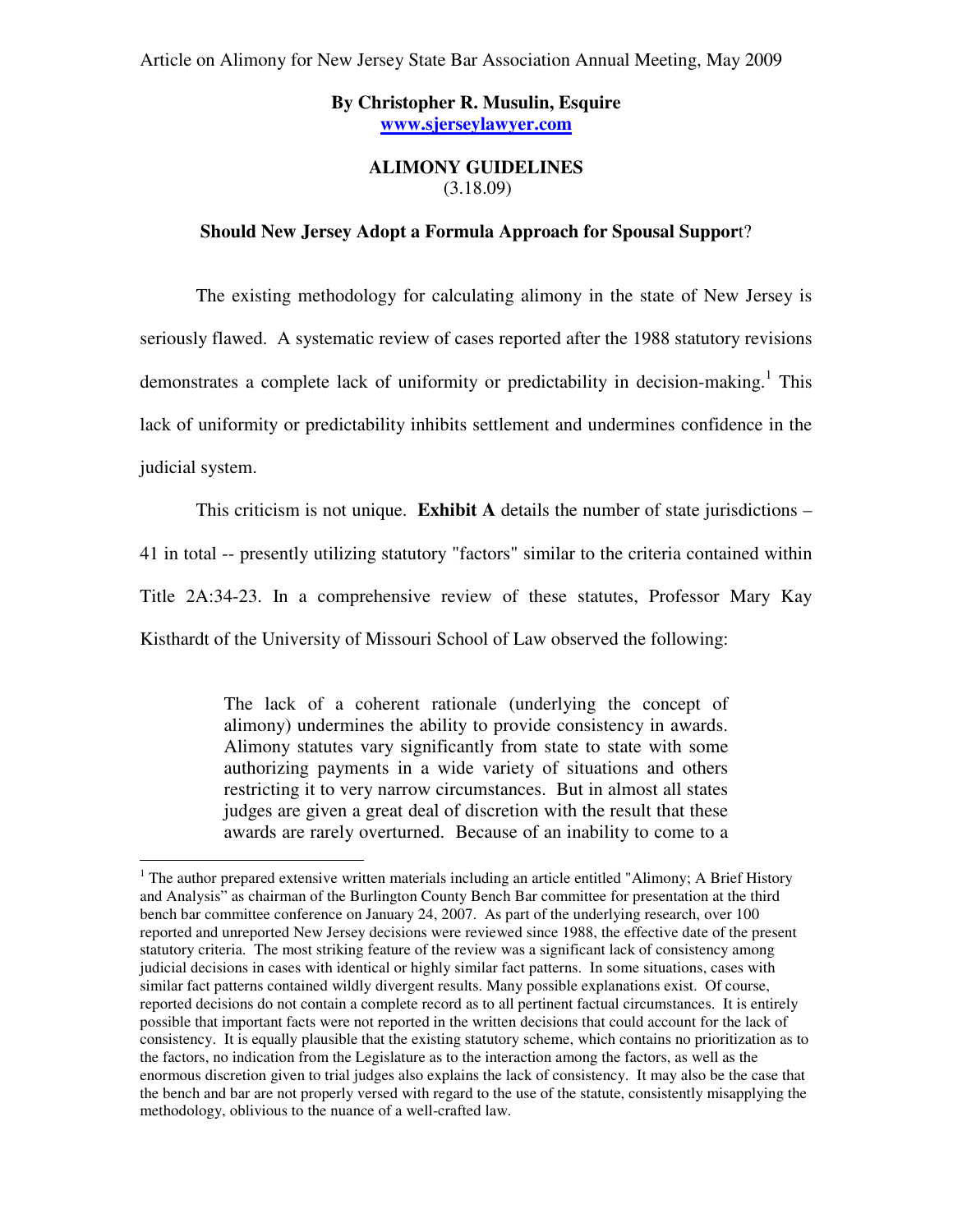consensus regarding the underlying rationale for alimony, legislatures often include a long list of factors for judges to consider. One commentator found over 60 factors mentioned in the 50 states. Unfortunately there are often internal inconsistencies in the factors and no state provides a priority ranking. Judges struggle with how to apply a myriad of factors to reach a fair result. Statutory criteria, with no rules for their application, then result in a "pathological effect on the settlement process by which most divorces are handled."<sup>2</sup>

 Professor Marsha Garrison has further concluded that "like cases simply do not produce like results" pursuant to the numerous and often conflicting statutory factors a Judge may consider.  $3$ 

 The Reporters notes to Section 5.02 of the *Principles of the Law of Family Dissolution* as published by the American Law Institute contain detailed discussions as to inconsistencies in the definition of key traditional alimony factors common among the 41 jurisdictions that utilize similar statutory schemes.<sup>4</sup> This includes divergent interpretations of the need factor, which is recognized by the New Jersey judiciary as one of the three most important factors in calculating alimony.<sup>5</sup>

 These widespread criticisms have encouraged at least two revisionist approaches to the issue of calculating alimony. The first approach has resulted in the creation of guidelines premised upon the traditional rationale of need. Guidelines have been promulgated in California, Virginia, Pennsylvania, Michigan, Arizona, Nevada, Oregon, Minnesota, New Mexico and Kansas. Some of these guidelines are in use in limited counties; others are in use by entire state jurisdictions. Some are presently pilot

 2 Professor Mary Kay Kisthardt, Rethinking Alimony: The AAML's Considerations for Calculating Alimony, Spousal Support or Maintenance, Journal of the American Academy of Matrimonial Lawyers, Volume 21, pp. 62 to 63, 2008.

<sup>&</sup>lt;sup>3</sup> Professor Marsha Garrison, The Economic Consequences of Divorce: Would Adoption of the ALI Principles Improve Current Outcomes? 8 Duke Journal of Gender and Policy 119, 120 (2001).

<sup>4</sup> Section 5.02 pages 793-796

<sup>&</sup>lt;sup>5</sup> Stiffler v. Stiffler, 304 N.J. Super. 96, 99 (Ch. Div. 1997)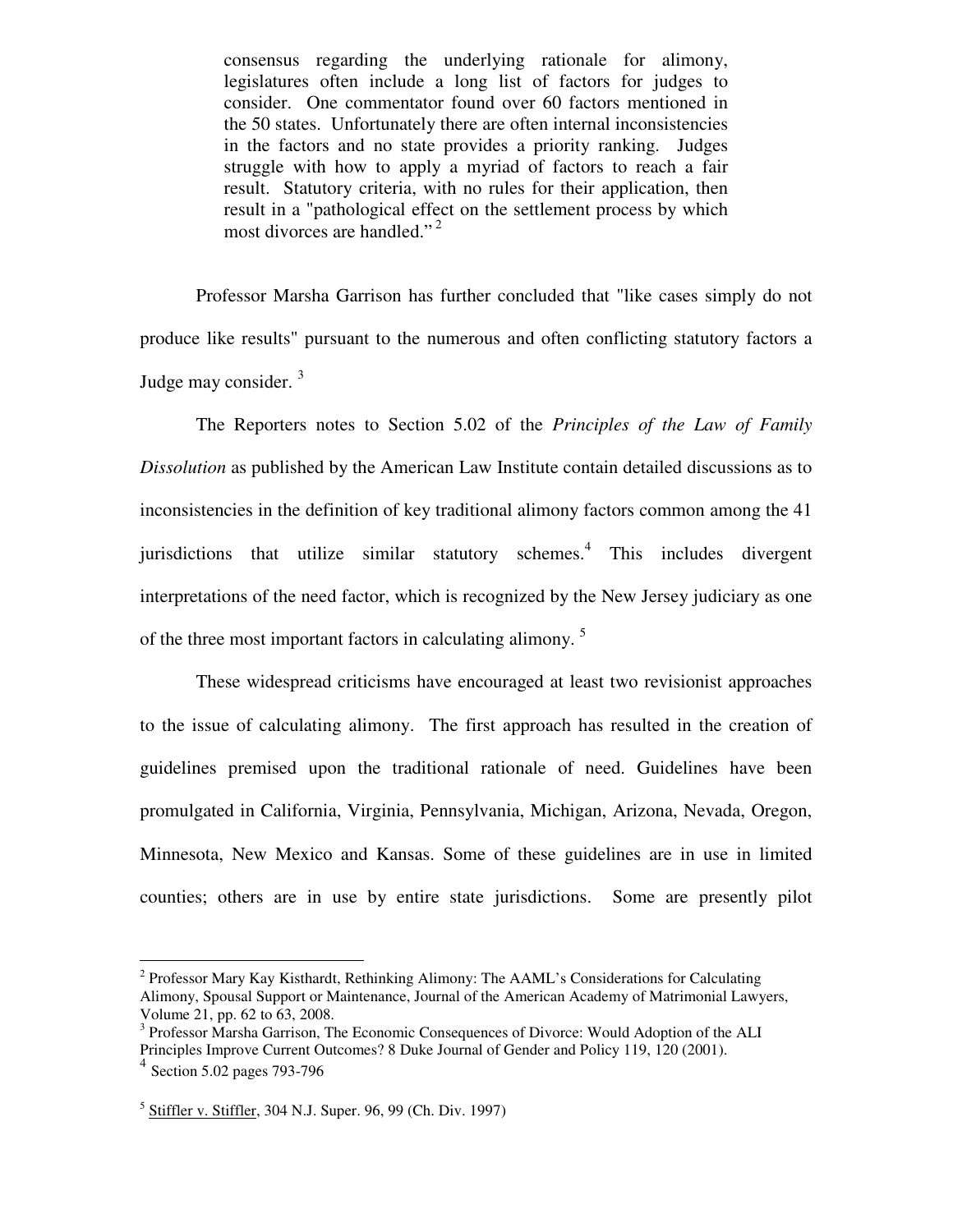programs; others represent existing statutory standards. Some are easy to comprehend; others are highly complicated. Some apply only to pendente lite awards; others apply to final dispositions. Surprisingly, there tends to be little uniformity among the different state protocols.<sup>6</sup>

 The second approach is based upon a fundamental rethinking of the rationale underlying the theory of alimony by eliminating the concept of need and adopting a premise based upon compensation for loss. This second approach forms the basis of the concept of compensatory spousal payments as articulated by the American Law Institute *Principles of the Law of Family Dissolution: Analysis and Recommendations*, and, in the opinion of the author, offers a more enlightened and predictable approach.

# **THE ALI CONCEPT OF COMPENSATORY SPOUSAL PAYMENTS**

 The American Law Institute was established in 1923 to promote clarity and simplification of American common law. The ALI is presently headquartered in Philadelphia, Pennsylvania, adjacent to the University of Pennsylvania. It drafts, approves and publishes restatements of the law, uniform protocols and model codes.

 Starting in 1923, the American Law Institute participated in the restatement of contracts, restitution, real property, trusts and other significant substantive areas. Second restatements began in 1952, followed by third restatements in 1987. It was the third wave that finally focused attention on family law practice.

 The 1,187-page American Law Institute *Principles of the Law of Family Dissolution: Analysis and Recommendations* was published in 2002 after eleven years of work involving four separate drafts prepared by over 160 judges, law professors and practicing attorneys. It is essentially a restatement of the law of domestic relations and the first comprehensive restatement of its kind.

 $\overline{a}$ 

<sup>&</sup>lt;sup>6</sup> Guidelines for Alimony: The New Mexico Experiment Twila B. Larkin, Family Law Quarterly, Volume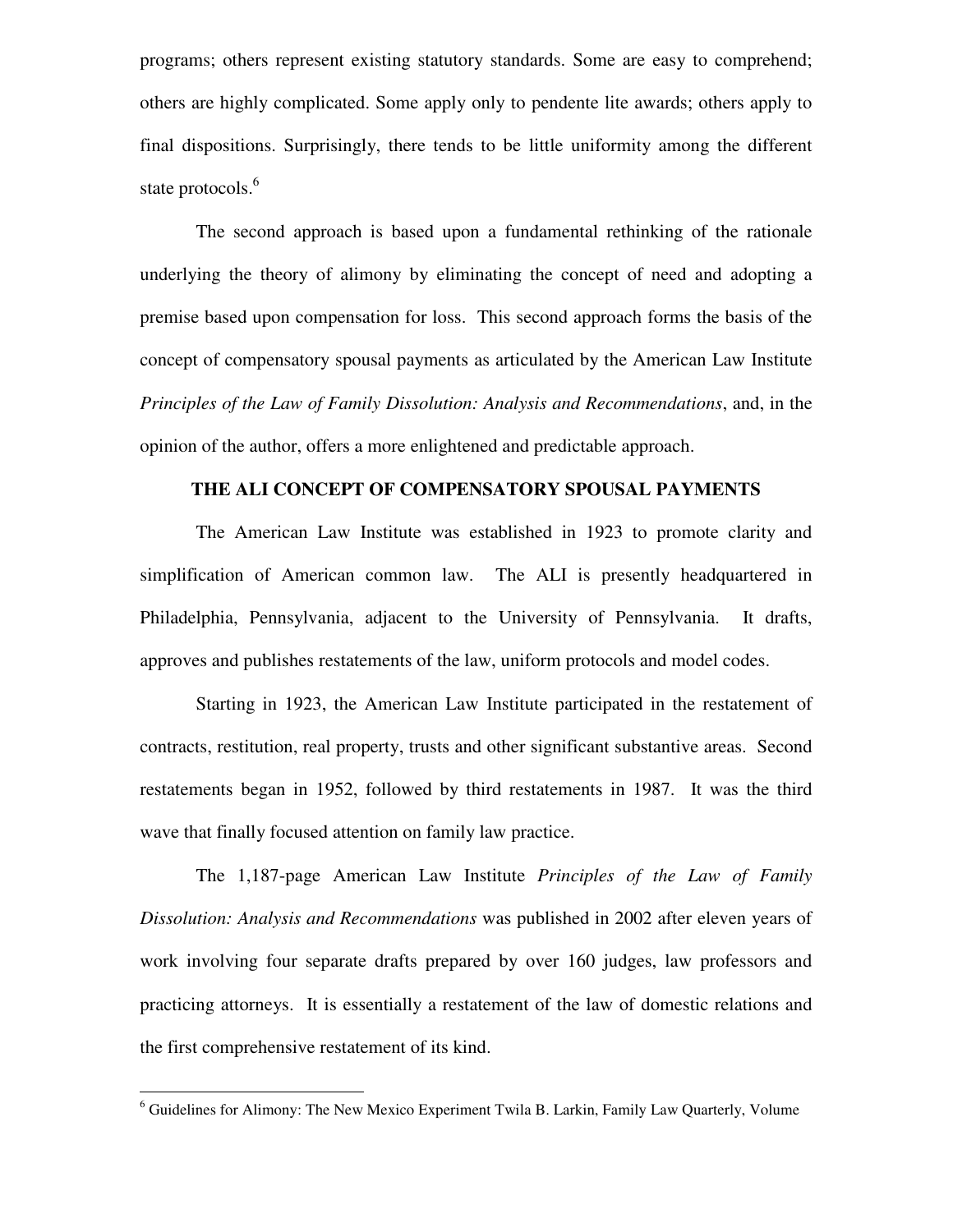## **THE PURPOSE OF CSP**

 Chapter 5 addresses the traditional concept of alimony. It replaces the word "alimony" with the concept of "compensatory spousal payments" (CSP) and adopts a completely different paradigm underlying the award: rather than relief of need, the traditional concept underlying virtually all state rules of alimony, compensation for loss forms the underlying rationale, a substantive concept adopted from the law of damages.

 The ALI model first addresses the purpose of CSP. There are three universally acknowledged financial claims between spouses incidental to dissolution: child support, division of property and alimony. Acknowledging the uniformity as to the rationales underlying the first two categories, as well as the inconsistency as to the final category with regard to purpose and function, Section 5.02 defines the objectives of CSP as a method to "allocate financial losses upon dissolution according to equitable principles that are consistent and predictable in application."

 In the ALI model categories of financial loss are established. One category recognizes a loss of earning capacity attributable to a claimant leaving the labor market to care for children.<sup>7</sup> A second category relates to adjustments made during long-term relationships that result in a loss of earning capacity with or without children, such as serving exclusively as a homemaker.

 In the first category, there is a presumption favoring CSP if children were born and a disparity in earning capacity exists at the time of dissolution. The presumption can be overcome if the claimant did not provide the majority of childcare functions during the relationship.

# **CALCULATING THE AMOUNT AND LENGTH OF CSP**

The amount of the CSP represents a percentage of the difference in the post-

 $\overline{a}$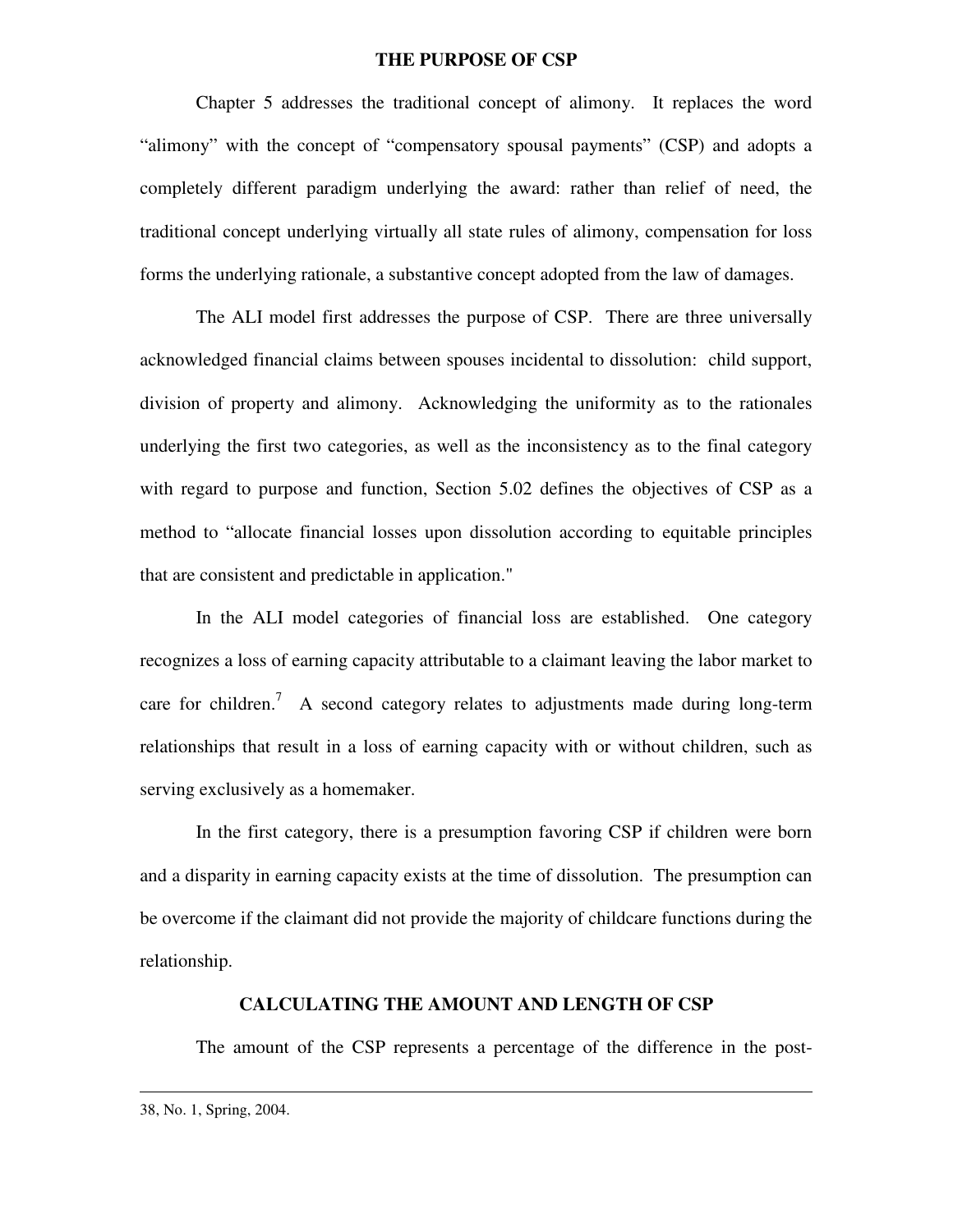dissolution income earning abilities of the parties. The percentage increases the longer a dependent spouse serves as the primary caretaker. Each state jurisdiction is free to set the percentage.

 The length ("term" in our vernacular) is fixed for a period of time equal to the length of marriage, or, if children were born, fixed to a period of time equal to that period the claimant spouse served as the primary caretaker.

 The length can be indefinite based upon the advanced age of the claimant or in exceedingly long periods of marriage. Indefinite terms are not favored.

 Payments can be made periodically or converted to a lump sum. Additionally, CSP can be modified or terminated for the traditional reasons, such as remarriage, death, et cetera. Tax treatment of CSP does not appear to be addressed by the ALI. However, the IRS would likely treat CSP as alimony under Section 71 of the IRC.

## **ADJUSTING TO A NEW APPROACH**

 The largerst intellectual adjustment for New Jersey attorneys relates to recharacterization of the underlying rationale from need to compensation; from dependent spouse to claimant; from relief of need to fixing compensation. However, once the leap is made, a fair-minded, predictable and attractive standard emerges.

 Upon further analysis, the methodology of calculating CSP is loosely analogous to a common "rule of thumb" utilized by many matrimonial practitioners to double check their application of the New Jersey statutory factors. Specifically, after determining ability to pay and need, many utilize a percentage of the difference in the income- earning abilities of the litigants as an additional checkpoint. The real innovation of the ALI standard relates to fixing the term, arguably the most challenging conundrum when attempting to create predictability and consistency.

 $\overline{a}$ 

 $7$  The word "claimant" replaces "dependent spouse" as dependency suggests need.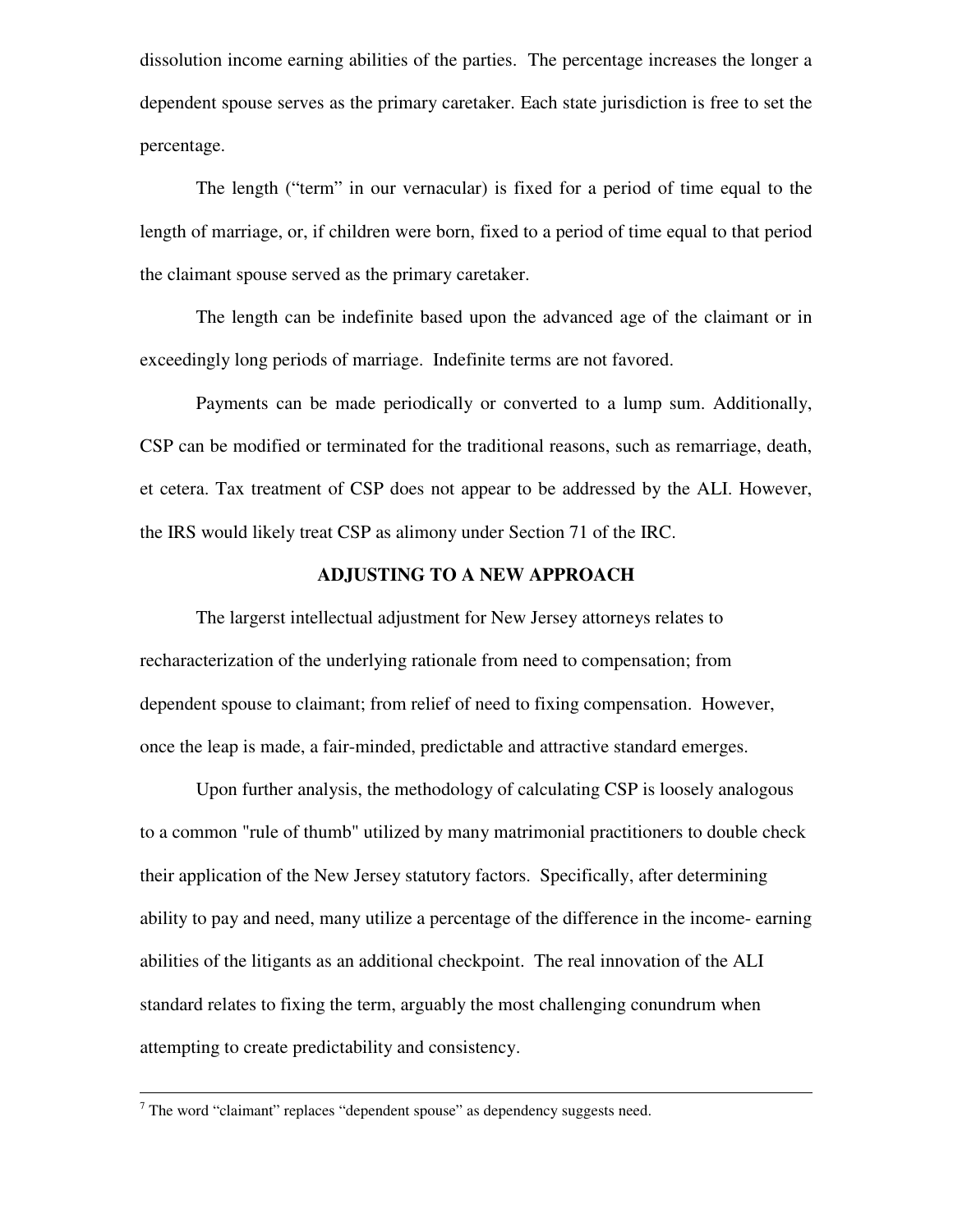## **CSP: A PROPOSAL**

New Jersey should consider a pilot program utilizing the ALI standard of CSP

pursuant to the following terms and conditions:

 1. Initially, utilization of the ALI standard should be non-binding; rather, alimony should be calculated pursuant to the existing statutory framework while a second calculation should be prepared to fix CSP. The data should be gathered by attorneys and compiled by a subcommittee of the local bar association for a period of one year and then reviewed by a subcommittee of the New Jersey State Bar Association Family Law Executive Committee. The pilot program should occur in a minimum of six counties that are geographically and economically diverse. The data will permit a comparative analysis between the existing statute standard and the ALI framework, the first study of its kind in the State of New Jersey.

2. To avoid redundancy with regard to fixed expenses, some analysis and coordination must occur with regard to utilization of the CSP methodology and the existing New Jersey Child Support Guidelines, which are clearly premised on need. It may not be possible to reconcile the ALI alimony protocol with our existing child support standard, in light of the differences between the underlying rationales.

3. It is possible that the CSP methodology should have a horizon limitation. For example, CSP protocol could apply to cases involving gross annual family income under \$150,000. The guidelines would not apply in higher income situations. This suggestion is not included in the ALI model.

#### **CONCLUSION**

 It is clear that problems exist with regard to the current statutory framework for calculating alimony in the State of New Jersey. The absence of predictability inhibits settlement. Injustice occurs when similar fact patterns result in disparate awards. This ultimately calls into question the integrity of the judicial process.

 The fall 2008 *Family Law Quarterly*, published by the American Bar Association, commemorates the golden anniversary of the section with a special issue covering changes in family law over the past fifty years. The *Principles of the Law of Family Dissolution* is the subject of an extensive article designed to determine the impact of the